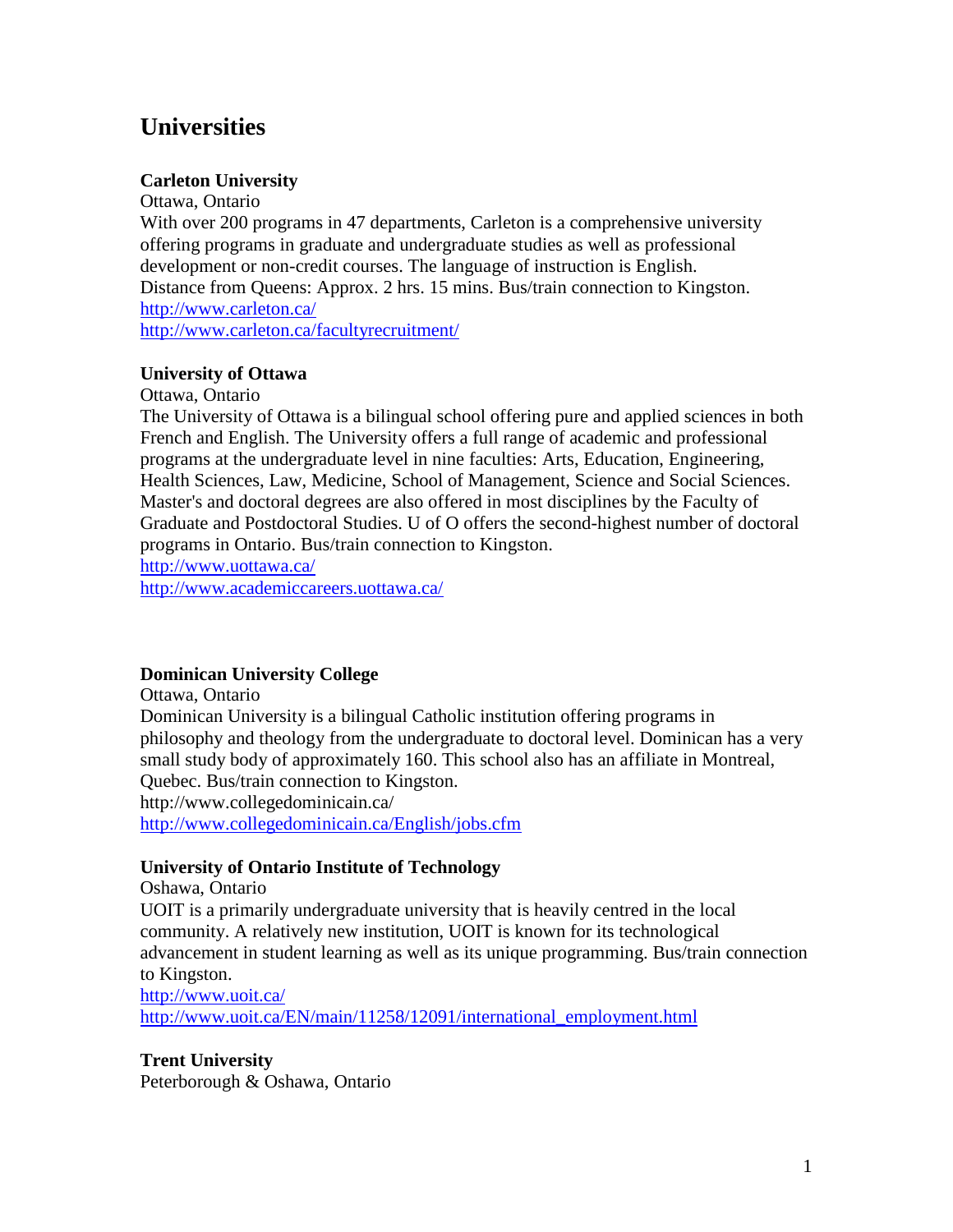Trent is a comprehensive university offering both undergraduate and graduate programs. Trent is a very student centred university that expects professors to be both researchers and student mentors.

Distance: Approx. 2hrs. 26mins. to Peterborough. Bus connection to Kingston. <http://www.trentu.ca/>

http://www.trentu.ca/employment/

## **Colleges**

## **Royal Military College**

Kingston, Ontario

The Royal Military College is a bilingual university offering undergraduate and graduate programs in the humanities, sciences and engineering to members of the Canadian Forces and civilians.

http://www.rmc.ca/ [http://www.rmc.ca/admin/employ/index\\_e.html](http://www.rmc.ca/admin/employ/index_e.html)

## **Sir Sanford Fleming College**

Peterborough, Ontario

Fleming College has campuses in Peterborough, Lindsay, Cobourg and Haliburton featuring more than 90 full-time programs in Law and Justice, Community Development, Health and Wellness, Environmental and Natural Resource Sciences, Technology and Skilled Trades, Fine Arts, and Business. Bus connection to Kingston.

<http://www.flemingc.on.ca/>

http://www.flemingc.on.ca/index.cfm/go/fleming/sub/jobs/cfid/764145/cftoken/90253009 .cfm

## **Algonquin College of Applied Arts and Technology**

Nepean, Ontario

Algonquin College has the widest range of courses of any college in Ontario and provides customized training programs to business and industry. The College's Programs and services are geared to providing the essential skills for today's workplace. The College seeks innovative and creative faculty members. Bus/train connection to Kingston. Distance: Approx. 2hrs. 10mins.

http://www.algonquincollege.com/ <http://www.algonquincollege.com/humanresources/>

## **Durham College of Applied Arts and Technology**

Oshawa, Ontario

Durham College provides a wide range of courses, customized training and apprenticeship programs in business administration, technical fields, and in the social services. The college employs industry professionals with significant experience in their working field. Bus/train connection to Kingston.

Distance: Approx. 2hrs. 20mins.

<http://www.durhamcollege.ca/EN/main/about.php>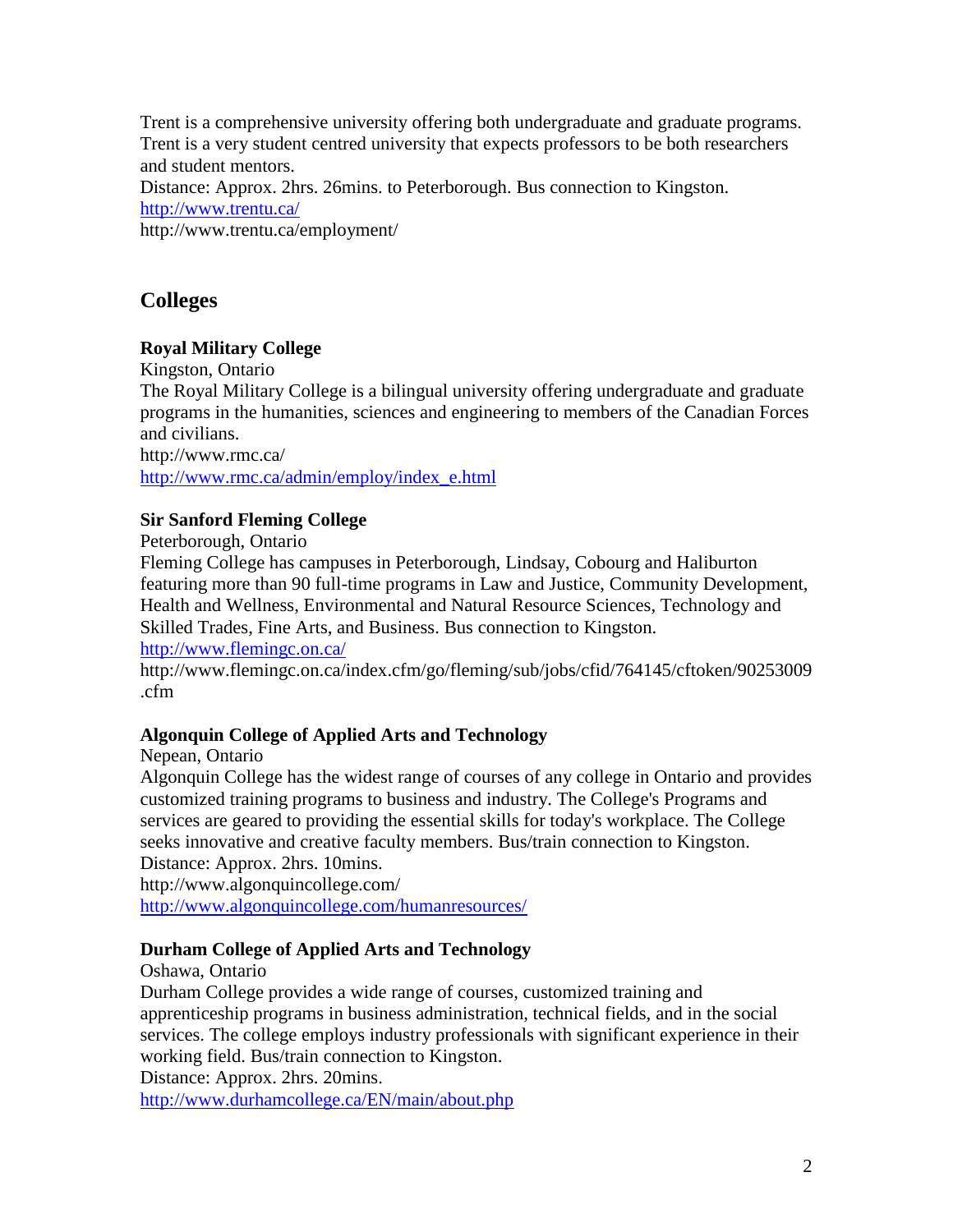#### [http://www.durhamcollege.ca/EN/main/campus\\_services/93994/empl\\_opp.php](http://www.durhamcollege.ca/EN/main/campus_services/93994/empl_opp.php)

## **La Cité collégiale**

Ottawa, Ontario Offers a wide range of career-oriented programs, inlcuding a Baccalauréat appliqué in Biotechnology. The college operates entirely in French. For more information, see the website listed below. Bus/train connection to Kingston. Ottawa, Ontario

<http://www3.lacitec.on.ca/> <http://www3.lacitec.on.ca/114.html>

## **Loyalist College of Applied Arts and Technology**

Belleville, Ontario

Loyalist College offers career-oriented programs including an undergraduate degree in nursing. Faculty members are professionals who combine practical experience in their fields with academic achievements. Bus/train connection to Kingston. Distance: Approx. 1hr. 5mins.

<http://www.loyalistcollege.com/employment/careers-at-loyalist> <http://www.loyalistcollege.com/>

## **St. Lawrence College of Applied Arts and Technology**

Kingston, Ontario With campuses in three small to mid-sized cities in eastern Ontario, including a location in Kingston, SLC offers career-oriented programs in a wide range of fields. <http://www.sl.on.ca/> <http://www.sl.on.ca/index.aspx?iPageID=9&iMenuID=10>

# **Private Colleges**

For a complete list of private colleges in Kingston, follow this link:

[http://www.riccpcc.serviceontario.ca/pcc/CommandServlet?command=publicreport&con](http://www.riccpcc.serviceontario.ca/pcc/CommandServlet?command=publicreport&config=pccProgram3Html.xml&parm_type_1=STRING&parm_value_1=EN&parm_type_2=STRING&parm_type_3=STRING&parm_value_2=&parm_value_3=Kingston) [fig=pccProgram3Html.xml&parm\\_type\\_1=STRING&parm\\_value\\_1=EN&parm\\_type\\_2](http://www.riccpcc.serviceontario.ca/pcc/CommandServlet?command=publicreport&config=pccProgram3Html.xml&parm_type_1=STRING&parm_value_1=EN&parm_type_2=STRING&parm_type_3=STRING&parm_value_2=&parm_value_3=Kingston) [=STRING&parm\\_type\\_3=STRING&parm\\_value\\_2=&parm\\_value\\_3=Kingston](http://www.riccpcc.serviceontario.ca/pcc/CommandServlet?command=publicreport&config=pccProgram3Html.xml&parm_type_1=STRING&parm_value_1=EN&parm_type_2=STRING&parm_type_3=STRING&parm_value_2=&parm_value_3=Kingston)

For a complete list of private colleges in Ottawa, follow this link:

[http://www.riccpcc.serviceontario.ca/pcc/CommandServlet?command=publicreport&con](http://www.riccpcc.serviceontario.ca/pcc/CommandServlet?command=publicreport&config=pccProgram3Html.xml&parm_type_1=STRING&parm_value_1=EN&parm_type_2=STRING&parm_type_3=STRING&parm_value_2=&parm_value_3=Ottawa) [fig=pccProgram3Html.xml&parm\\_type\\_1=STRING&parm\\_value\\_1=EN&parm\\_type\\_2](http://www.riccpcc.serviceontario.ca/pcc/CommandServlet?command=publicreport&config=pccProgram3Html.xml&parm_type_1=STRING&parm_value_1=EN&parm_type_2=STRING&parm_type_3=STRING&parm_value_2=&parm_value_3=Ottawa) [=STRING&parm\\_type\\_3=STRING&parm\\_value\\_2=&parm\\_value\\_3=Ottawa](http://www.riccpcc.serviceontario.ca/pcc/CommandServlet?command=publicreport&config=pccProgram3Html.xml&parm_type_1=STRING&parm_value_1=EN&parm_type_2=STRING&parm_type_3=STRING&parm_value_2=&parm_value_3=Ottawa)

For a complete list of private colleges in Nepean, follow this link: